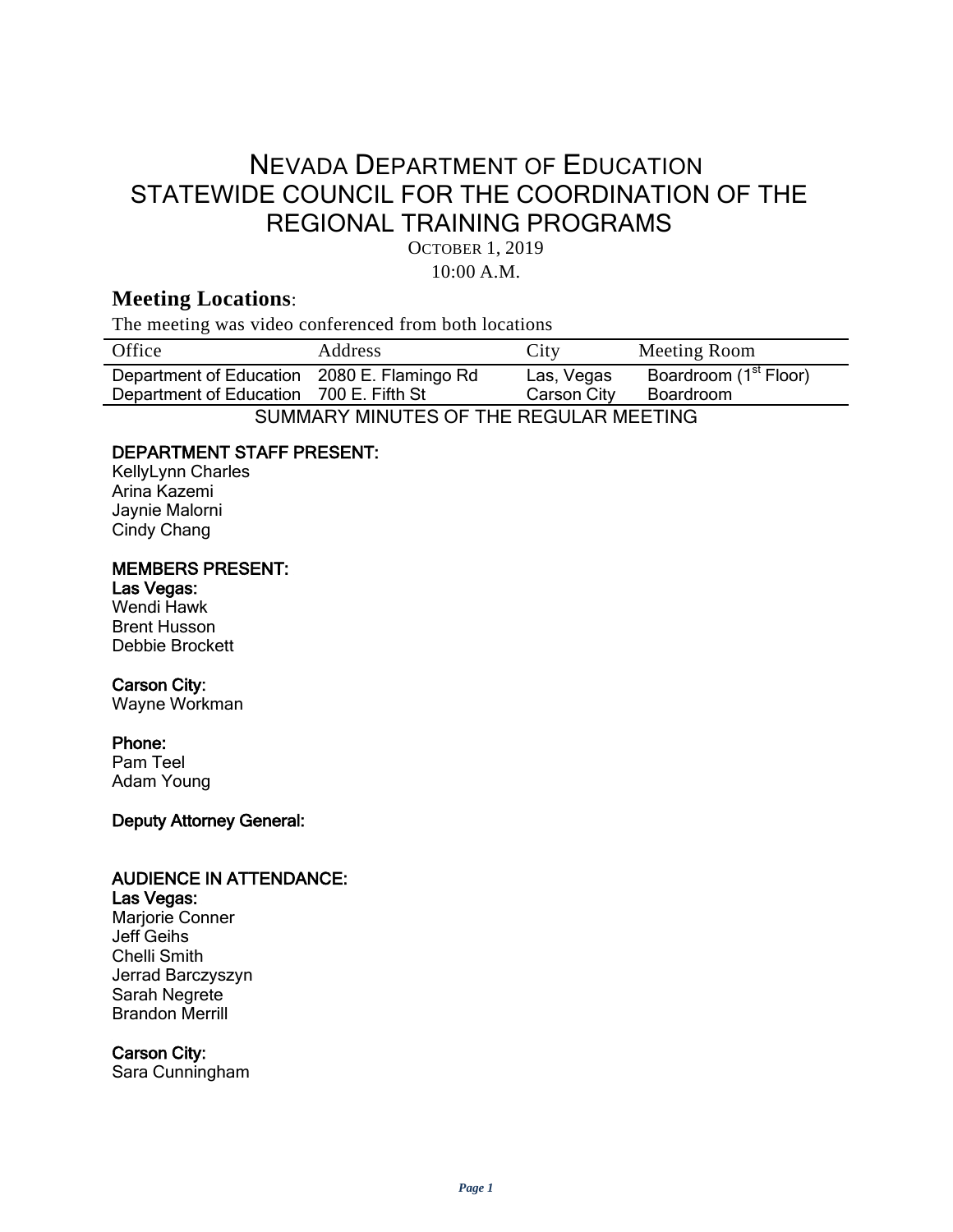- 1. Call to Order; Roll Call: Pledge of Allegiance Wendi Hawk; Council Co-Chair Meeting called to order at 10:01
- 2. Public Comment #1 No public comment in Las Vegas or Carson City
- 3. Flexible Agenda Approval (Discussion/For Possible Action) Wendi Hawk, Council Co-Chair Motion to approve a flexible agenda
	- Member Brent Husson moved to approve a flexible agenda
	- Motion  $2^{nd}$  by Wayne Workman
	- All in favor
	- Motion passes at 10:04 a.m.

# 4. Approval of Prior Meeting Minutes for August 6, 2019

(Information/Discussion/Possible Action)

Wendi Hawk; Council Co-Chair

Motion to approve the minutes from the previous meetings

- Member Brent Husson moved to approve a flexible agenda
- Motion  $2^{nd}$  by Pam Teel
- All in favor
- Motion passes at 10:05 a.m.

#### 5. FY19 Budget Amendments (Information/Discussion/Possible Action)

Sara Cunningham, Director, NWRPDP; Chelli Smith, Director, SNRPDP; and Sara Negrete, Director, NNRPDP

KellyLynn Charles explained there are 2 budgets for item #5; FY20 Financial Literacy (SB314) and FY 20 Computer Science (SB313).

- Motion to approve the FY20 Budgets
- Member Debbie Brockett moved to approve the FY20 Financial Literacy and Computer Science budgets
- Motion  $2^{nd}$  by Wayne Workman
- All in favor
- Motion passes at 10:08 a.m.

#### 6. Presentation and Update on the NASA Leadership Institute (Information/Discussion)

Dr. Marjorie Conner, MMC Consulting, Inc., Nevada; Dr. Jeff Geihs; President, Nevada Association of School Administrators; KellyLynn Charles, NDE Education Programs Professional for Office of Educator Development and Support

Members will hear a proposal from NASA leadership for use of the FY20 RPDP Administrative Funds in partnership with Southern Nevada Public Television and discuss the proposed plan for expending the FY20 Administrative Funds. Possible action may include approving the plan to expend the RPDP FY20 Administrative Funds.

Jeff Geihs thanked the Council for having them this morning. He began by thanking the Council again for giving the Nevada Association Administrators this opportunity to present a proposal. He added that all those who attended after those 3 weeks of planning, they still hear good reports from those attendees. Dr Geihs thanked KellyLynn, Felicia Gonzales, and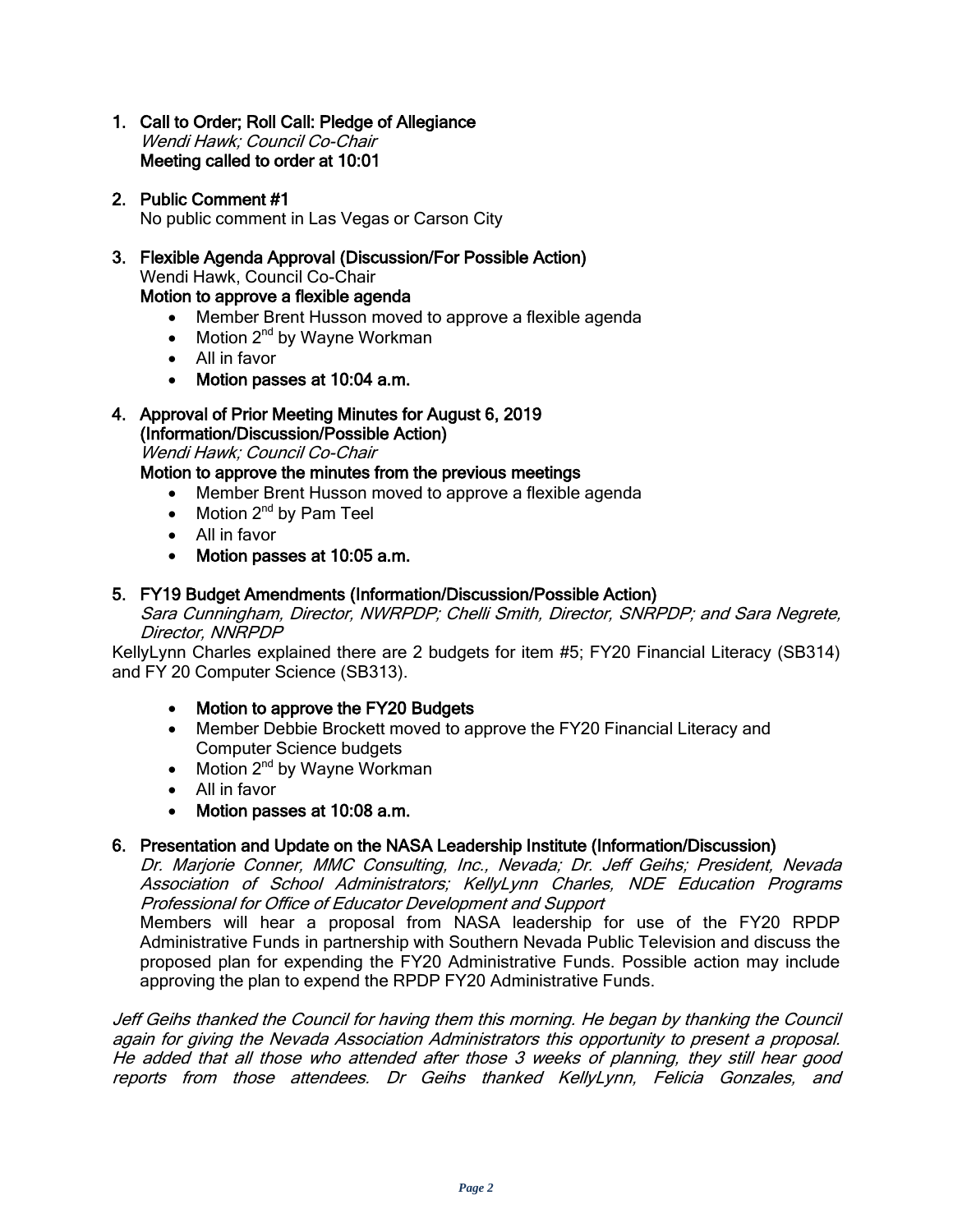Superintendent Ebert again. He thanked Dr. Connor who stepped in as a deputy of Nevada Association of School Administrators to make this work at the11th hour.

Dr. Geihs stated during the last meeting NASA heard the Council loud and clear. Dr. Connor and he have great things to report. NASA is in conversations with some commitments for sponsorships already; from Midas, from Amazon which would be a tremendous partner to expand our footprints, with possibly Zappos, PBS has agreed to be fiduciary agent. Dr. Geihs specifically addressed Member Workman's comments, stating he was heard loud and clear about expanding the footprint of this work to administrators, to leaders, and to potential leaders who will need this professional development. PBS being the fiduciary agent (Dr. Connor will give you details) will do just that and will not just be a middleman so they can write checks out. It will expand that footprint. Dr. Geihs stated he is excited for the Council to hear about that today. NASA is also working with the Nevada Department of Education to extend the footprint through Title II dollars. They recognized the deep need in the state of Nevada for professional development. Dr. Geihs stated his belief that this Center for Educational Excellence has filled that void and will do a tremendous job filing that void even further if allowed to do so moving forward.

Dr. Geihs shared the evidence for that. He stated NASA has run some professional development (some traditional one they've done in past and some new ones that they are adding). Those professional development opportunities, for example are called Inspiring Promotional Administrators Workshops. NASA had to close enrollment 2 weeks early before the one held in Las Vegas. They sold out with about 125 participants. (BTW sell out means breakfast and other fees for the participants.)

Dr. Geihs stated NASA has another training coming up in Reno; and are so close to selling out there. They have a law workshop in Las Vegas. NASA would have one in Reno, but the district Council in Reno asked them to please wait until spring because they are very busy. Dr. Geihs shared that NASA is nearly sold out of that one.

Dr. Geihs shared NASA has 2 new upcoming trainings they are really excited about. One is Mental Health Awareness for Children and the other one is Behavior Management and School Behavior Management. He is working with both organizations. NASA really wanted to bring them out however we can to the rural communities in Southern and Northern Nevada.

Dr. Geihs closed with stating his point is there is a deep need for professional development. The professional development that NASA is offering helps through the Center for Educational Excellence the Council approved last time. It helps fill that void and it really allows us not to operate it in silos.

Dr. Marjorie Conner thanked the Council for having them here. Dr. Conner referred to the provided side-by-side comparison of what they did last year for the first go around of this Center of Educational Excellence and then what they are proposing. Dr. Conner mentioned the highlights, stating NASA needed to:

- 1. Start planning earlier.
- 2. Start earlier to acquire large enough venues with meeting spaces to help with costs.
- 3. Offer this training to more people (they were only able to offer to 65 people last year simply because of funding).
- 4. Using Title IIA money to pay for speakers, more of the \$100,000 from the RPDP Administrative Funds can be used for reimbursement for participants. NASA will not be reimbursing participants 100%. That proved problematic last year in many ways,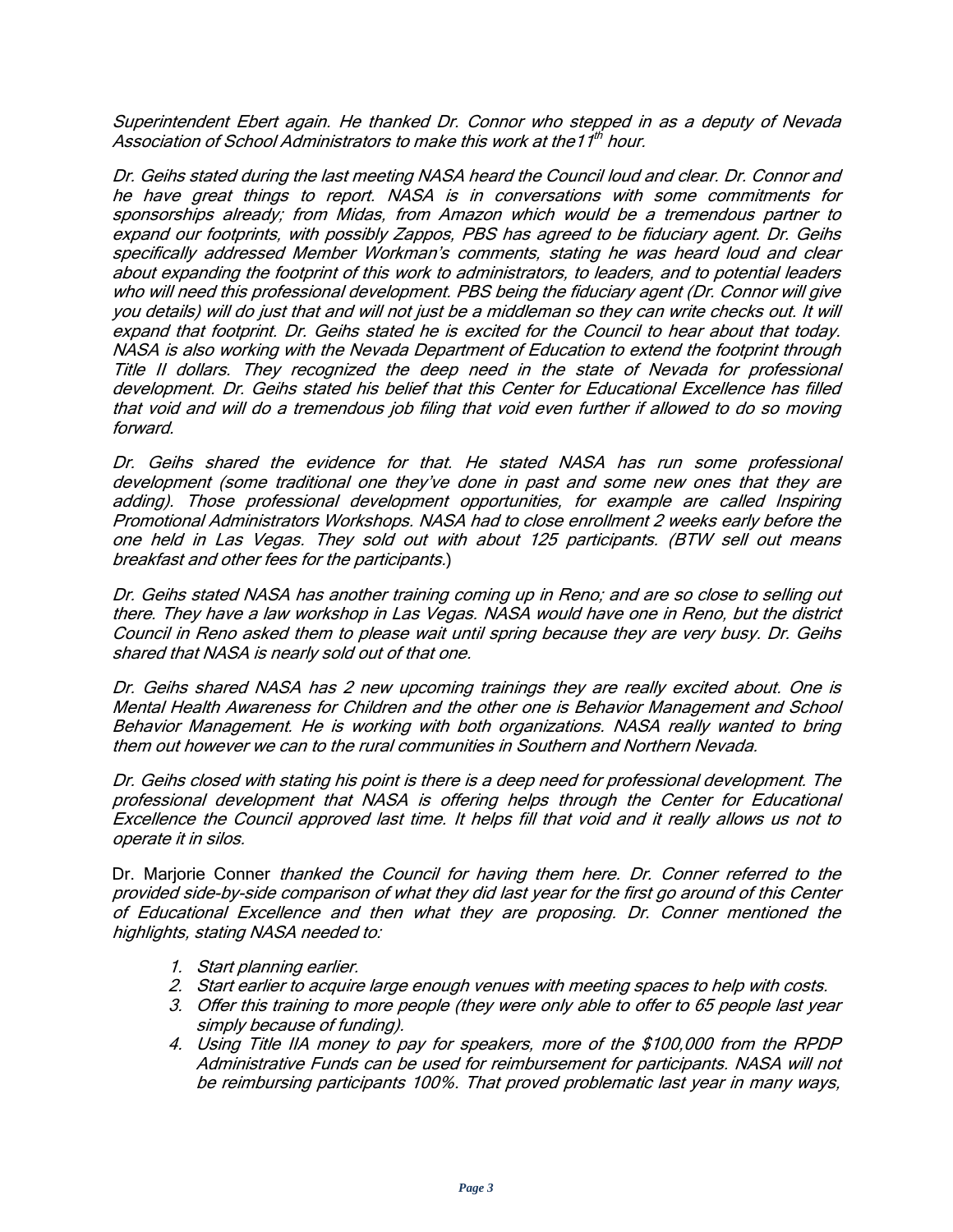but NASA would give participants enough to each of them 3 times that would be able to offset their cost and receive their recertification credits.

- 5. Last year NASA had 4 sessions, 2 days each. That's a little bit more cost prohibitive because it means people have to travel 4 times as supposed to fewer times. And the hotel costs are never as much as just the travel cost. So, this time NASA will offer 3 sessions of 3 days each to reduce the overall cost of reimbursement.
- 6. The first Center for Educational Excellence did not include the Social Emotional Component and that's critical for administrators to be able to talk about how to approve the climate and culture, how to build trust, what to do about relationships. This year with the addition of Title IIA funds, NASA is adding a whole Social Emotional Component, which is excellent.
- 7. Through NASA's partnership with PBS, one of the pieces they were able to incorporate and include in our plan this year, with Member Workman's concerns addressed is the addition of an already state approved leadership course, that is digital, as part of this training so that participants sign up for this whole training as part of their overall experience. However, if there are some districts or some people who simply want the digital experience alone, that is offered in this proposal.

Dr. Conner addressed some questions the Council may have. "What if someone takes the digital piece this year but the next year wants to do the full CEE ? Should we be able to offer this again? What do we do?"

Dr. Conner explained that the nice thing about the partnership with PBS is that they have many leadership programs that are already approved through state so we simply offer them a  $2^{\gamma d}$ option. That way there is an extension of learning that can continue. That partnership is been invaluable. The side-by-side comparison of what we did 2018-2019 and what we are proposing for 2019-2020 includes the vision for the future; what else might NASA be able to do, how could we extend travel, how could we extend venues, how could we extend participation, and how we might be able to offer some remote opportunities that are not just remote Nevada. The other one is how to come back to the people that participated before and offer them continuing education? Because what we don't want to do is just offer a one-time shot and say "Now look you're totally coached and can do anything!" That's not the way that works. You have to keep coming back and revisiting new ideas, new concepts, etc.

Dr. Conner talked about (hopefully) working with Amazon and perhaps Zappos. She shared they had a first meeting and they were very interested in partnering. There will be a next meeting about what that partnership might look like. Dr. Conner stated her excitement about if they're going to double or triple our funding and that NASA would then be able to offer this to 300 people a year or whatever. Those are just opportunities.

Dr. Conner explained the presenters for the 2020 Center for Educational Excellence. She stated Pete Gorman and Jim Hager would be the main presenters. Jonathan Raymond and Robert Avossa would also present for one day. Title II people have climate and culture folks that will present. NASA would be able to blend national speakers and some public experts (and that would be new) and will also give participants the opportunity to reach out within our own district, and in our own state, and then nationally. Dr. Conner asked if anyone had any questions.

Dr. Geihs mentioned that McGraw-Hill and Achieve 3000 reached out to him. They were partners last time at the Center for Educational Excellence and participants. They asked us how they can again participate (if NASA were approved for moving forward). They are not quite as large as Amazon is, but this certainly helps NASA with taking care of the participants.

Dr. Hawk asked if there were any questions or comments.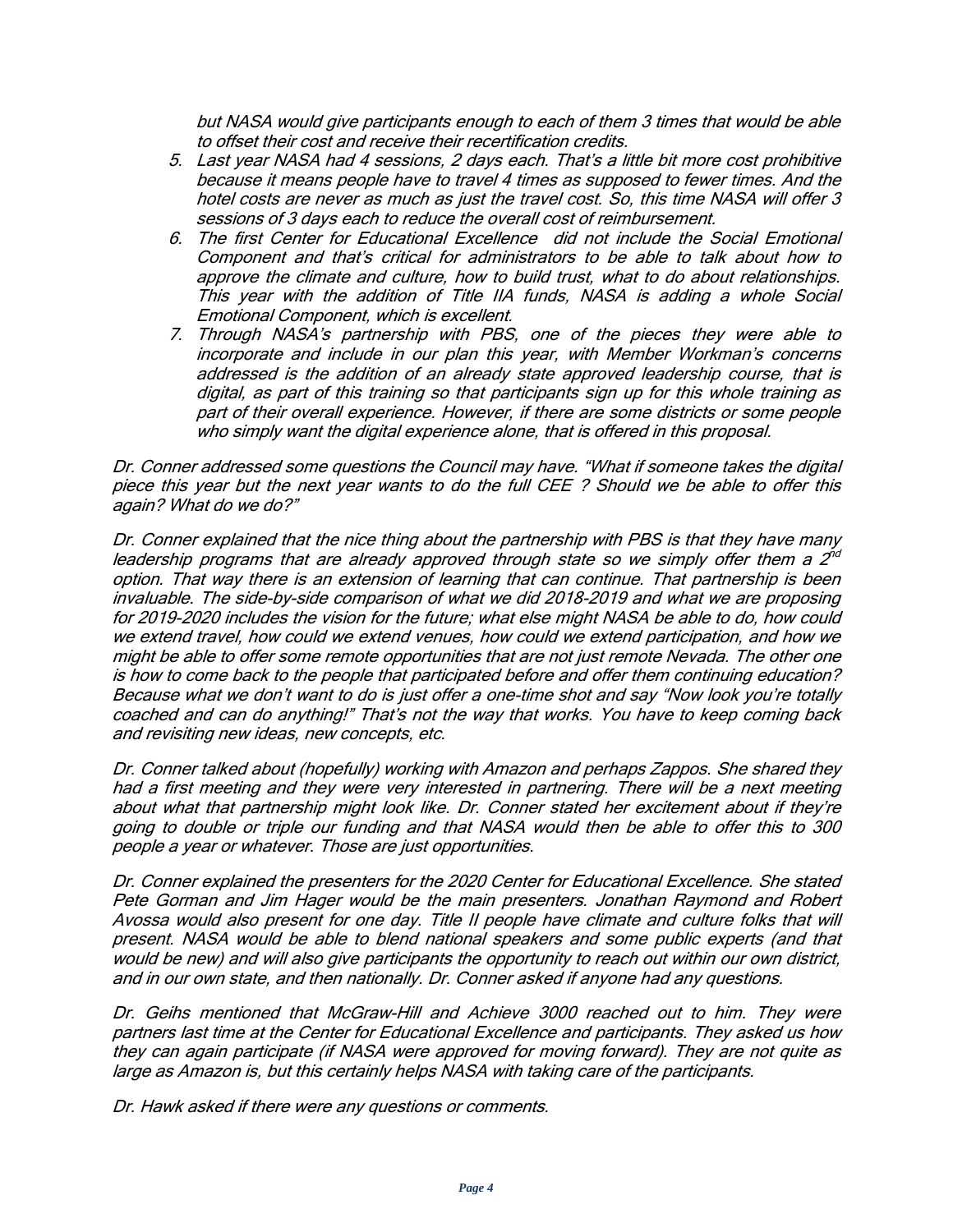Brent Husson thanked Dr. Geihs and Dr. Conner for putting this together with the look towards the future. In his mind, this council and these dollars are intended to, as Dr. Geihs said, "seed" greater thought and hopefully advance the ideas around what we can do differently with professional development in the state of Nevada and he really appreciates that as NASA didn't necessarily have to. Member Husson asked Dr. Connor what her thoughts were specifically from her conversation with the gentleman from Amazon.

Dr. Connor replied that Tim was so excited because he was new to Amazon. He lives here in Las Vegas and he wants a project that brings together education and his vision of a brighter future for our kids and educators. That was his main discussion with her. He was interested in the proposal. He was glad that NASA will look further than just end-of-the-year and that we looked at what else is possible. He was the one who brought the ideas to bring Zappos to the table and that was a really good move. He also brought up the idea of another meeting right away.

Brent Husson replied that sounds fantastic and it is his understanding is Zappos is Amazon Company. Correct?

Dr. Connor answered that yes, they are partners.

Brent Husson continued, stating that to him, it is a really good time because next year is planned. No rush, no squeezing for anything. It can be a true partnership. There can be a real evaluation of the need and understanding of who has resources to bring to the table. Member Husson added that a lot of time what happens is organizations try to do things a little too quickly and different partners don't understand what the outcome needs to be before they jump in, but you have plenty of time for those discussions. Member Husson would love to see Zappos to do something for Las Vegas education because they haven't. They've done a lot of great things for the community, but not education. If that partnership come around that would be wonderful. Member Husson thanked Dr. Conner again for all her hard work, it is appreciated

Debbie Brockett thanked Dr. Geihs and Dr. Conner for all they've done. Being active member of past present of NASA, Member Brockett thinks this work is very commendable. She also wanted to thank them for the SEL addition as school safety seems to be at the forefront of the concern for our administrators. Member Brockett shared her appreciation of the cost saving ideas in the proposal, but brought the concern of having administrators off campus for 3 days and of leaders losing school personnel for 3 straight days. She asked if these ideas were surveyed amongst administrators. Will any of those 3 days roll into weekends? And if you say 3 days, does that mean participants add a couple more days for travel? Member Brockett asked Dr. Conner to explain the 3 days layout.

Dr. Connor thanked Member Brockett for the question. She answered that was their concern as well. Dr. Conner explained that last year people would come for 2 days of training and they would sometimes come for an extra day)and those 2 days were all 4 sessions were workdays. They did survey the last group to hopefully use a Sunday and people were real "iffy" about that. They just didn't want to attend on a Sunday for multiple reasons. So they've avoided Sundays. Dr. Conner explained that NASA has thought about using a "Thursday, Friday, Saturday" which is the same 2 days out of school as before, but instead of Saturday being the early out day, they could make Saturday all day and Thursday a late start day. This way people wouldn't need an additional day for travel. But yes, we did take that into the consideration.

Debbie Brockett thanked Dr. Conner for her explanation and added she liked the late leave on Thursday. She stated she knows recently leaving the building and when pushing administrators to apply for this, losing 2 administrators to the conference one time can be hard, but you want to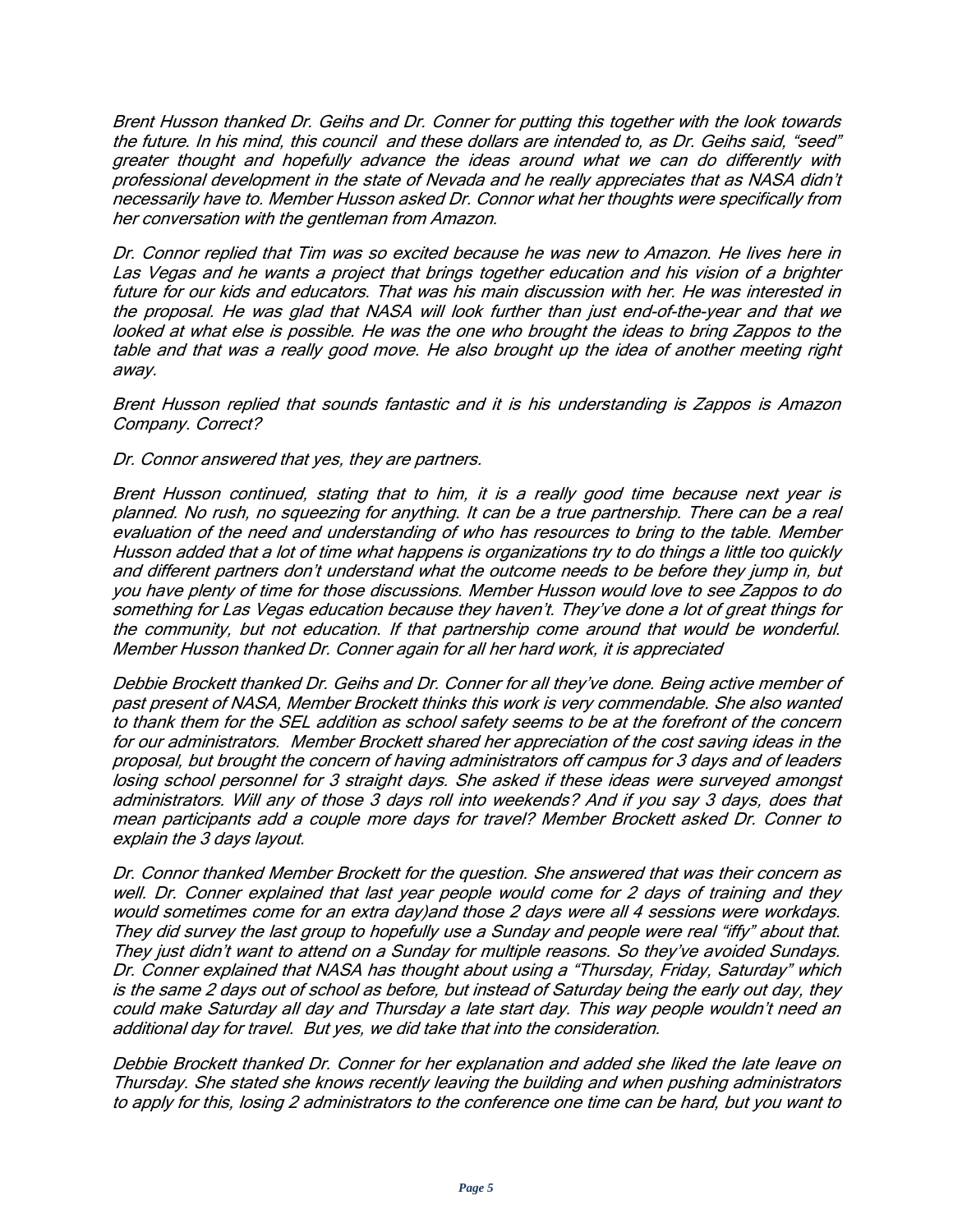get the opportunity as many as you can. So, a late day on Thursday and then let participants choose their Saturday or Sunday departure would be helpful. Thank you.

Dr. Wendy Hawk stated she had 2 things. One is a comment, especially with the facilities moving forward. At Nevada State High School our office spaces aren't be big enough for what you project here; we've talked about that before. However, are you aware that CSN has now built new Student Activity Centers, Student Unions? And each was built in the same style, each of them has ballroom space that isn't huge, but brand new, beautiful, and I think the size you're looking for. So, that's a really good option -especially since it's a public agency.

Dr. Hawk stated the second thing is that when we're talking about the days and the reach, one of the things that RDPPs are exceptional at is being able to reach the state. And they do that through-I don't want to say digital component because it's more than that having had conversations and seeing what some of their projects are. But it could be as simple as having a Zoom connection between North and South and having facilitators on both ends and having presenters videotaped with facilitators in North and South that could really maximize the conversation. You wouldn't lose the interaction, you may with North and South, but I think the gist of what's there is still possible. And you still get the expansion of having the presenters. You could even (under this format) do it in multiple sites. Member Hawk thinks the RPDPs have taken the digital learning component and taken it to a whole different in-person level. She suggested it could be something to look at to be able still bringing great presenters, and still have the facilitators at each of the locations throughout the state that could still have that rich engagement they we're looking for. That could be the way to expand the reach of facilitator costs and also reduce the cost of travel. Dr. Hawk added that the RPDPs are great at digital, distance learning and taking their lead and being able to implement that into the system to expand the reach would be beneficial. She thanked Dr. Geihs and Dr. Conner for their work and she appreciates everything they've done.

Wayne Workman thanked Dr. Geihs and Dr. Conner for addressing what has been his primary concern along- the numbers and the participation. It sounds like NASA worked with PBS, and included some forward thinking in regards to comments Member Hawk made, will really allow this to be offered to many more participants. Member Workman reiterated that for him, it was never about the content and what is being offered, it was merely to the numbers, and it appears to be a very good plan moving forward and addressing that concern. Member Workman stated he was very grateful and thanked NASA again.

Debbie Brockett added a suggestion of another location, The University of Phoenix. They're looking for partnerships and they have some incredible technology available in the rooms. She added it might be a great opportunity and very low cost for room rentals.

Member Hawk asked for any additional comments; specifically from anyone on the phone. There were none.

- Member Brent Husson moved to approve the budget for the CEE
- Motion 2<sup>nd</sup> by Debbie Brockett
- All in favor
- Motion passes at 10:31 a.m.

#### 7. Nevada Department of Education Updates (Information/Discussion)

KellyLynn Charles, NDE Education Programs Professional for Office of Educator Development & Support

• Welcome Arina Kazemi; Administrative Assistant